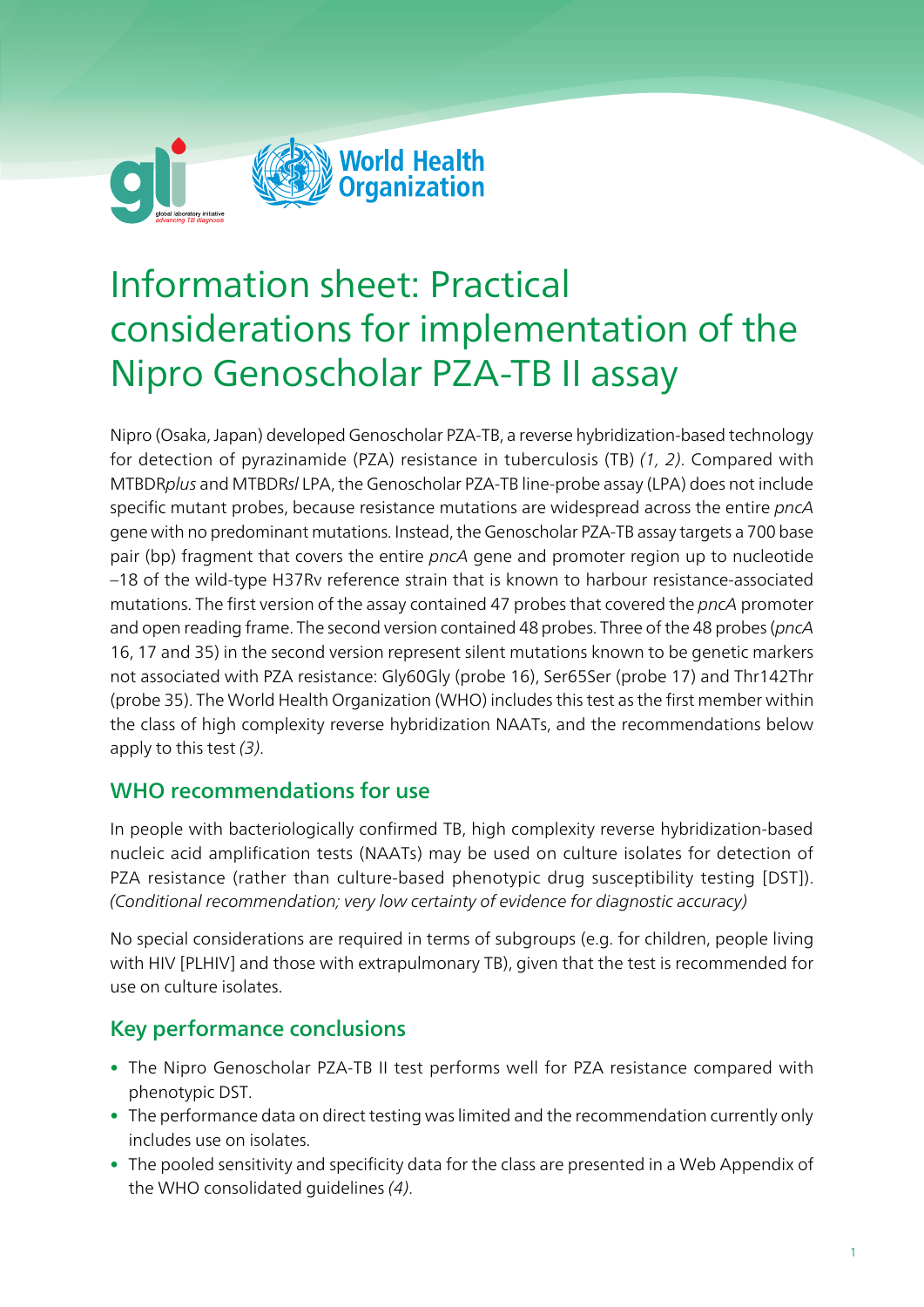## Fig. 1. Nipro Genoscholar PZA-TB II test procedure and interpretation at-a-glance



Source: Reproduced with permission of Nipro, © 2021. All rights reserved.

DNA is extracted from cultures, 5–10 µl of extract is amplified by polymerase chain reaction (PCR), denatured and hybridized using the MULTIBLOT NS-4800 system to complementary probes bound to a membrane-based strip. After hybridization, alkaline phosphatase-labelled streptavidin is added to bind any hybrids formed in the previous step and bound to the strip. The enzymatic reaction results in purple bands which are visually interpreted. The absence of wild type probe binding indicates the presence of a mutation.

#### Table 1. Equipment, supplies and reagents required

| Supplied with kit(s)                 | <b>Not supplied but required</b>                |
|--------------------------------------|-------------------------------------------------|
| <b>DNA</b> amplification<br>reagents | Class II biosafety cabinet (for DNA extraction) |
| <b>DNA</b> detection<br>solutions    | Thermocycler                                    |
| <b>Strips</b>                        | DNA amplification consumables                   |
|                                      | Pipettors – calibrated (10–1000 $\mu$ l)        |
|                                      | Sterile, filtered, DNAse-free pipette tips      |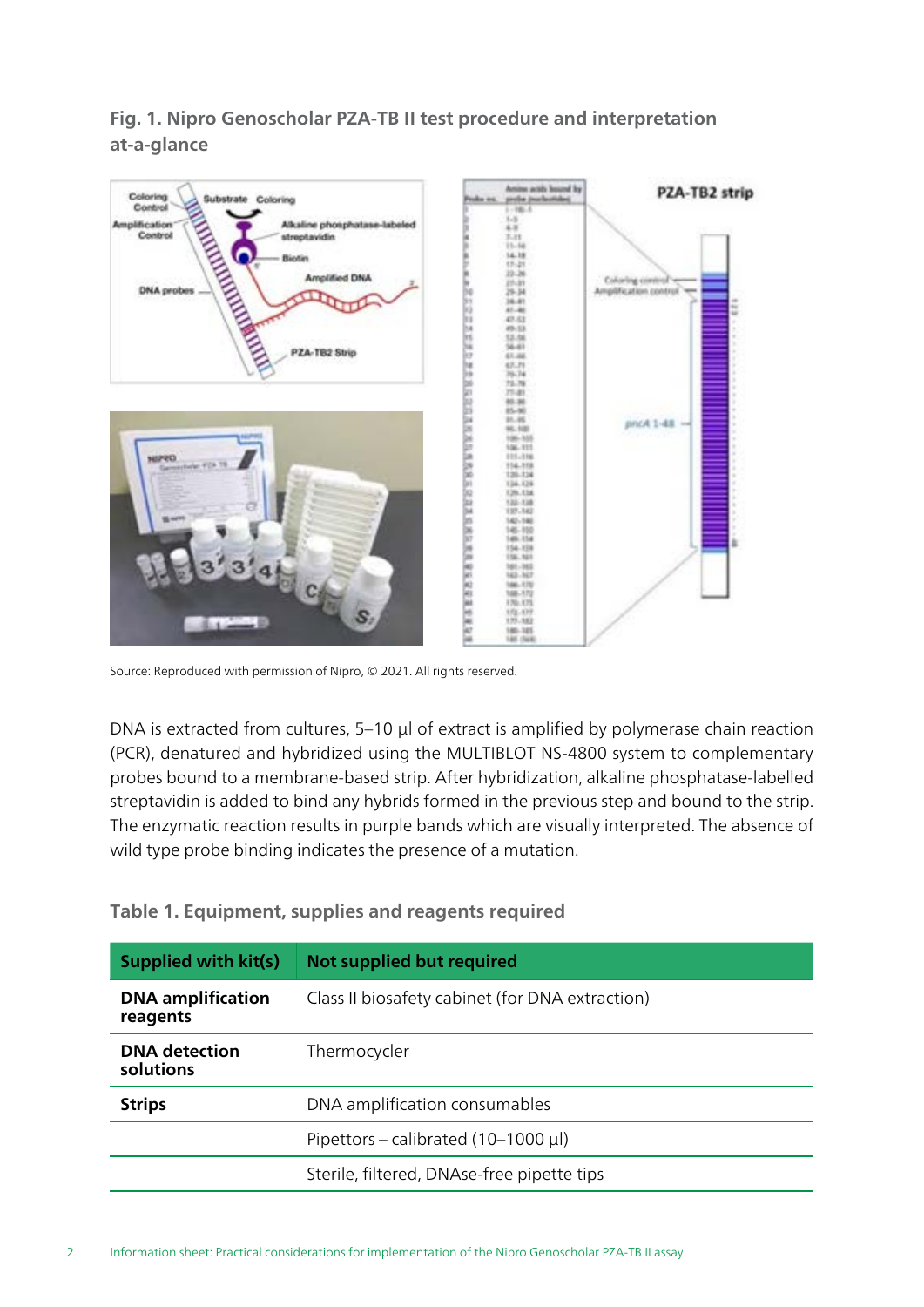| Supplied with kit(s) | Not supplied but required                                                                                                                                                   |
|----------------------|-----------------------------------------------------------------------------------------------------------------------------------------------------------------------------|
|                      | Water bath with a shaking platform (with an inclined hood;<br>temperature adjustable at 62 ±0.5 °C) or MULTIBLOT NS-4800<br>(Nipro) for the automated hybridization process |
|                      | Tabletop centrifuge (1.5 mL and 0.2 mL)                                                                                                                                     |
|                      | Vortex                                                                                                                                                                      |
|                      | Tweezers, measuring cylinder, beaker, etc.                                                                                                                                  |
|                      | Sterile purified water                                                                                                                                                      |
|                      | TE buffer (10 mmol/L Tris-HCl, 1 mmol/L EDTA, pH8.0)                                                                                                                        |
|                      | Personal protective equipment for high complexity molecular<br>testing                                                                                                      |
|                      | Infectious medical waste container, autoclave                                                                                                                               |

DNA: deoxyribonucleic acid; EDTA: ethylenediaminetetraacetic acid.

# Operational considerations

- Testing capacity: MULTIBLOTNS-4800 (48 strips per run), TwinCubator (12 strips per run)
- Storage temperature:  $2-10$  °C
- Shelf life: 18 months
- Unit price (consumable only): US\$ 16 per test and US\$ 14 000 per MULTIBLOTNS 4800 instrument

# Implementation considerations

In addition to general guidance provided in Section 3.5, consider the following test-specific implementation considerations:

- Area 1 Policies and planning: Genoscholar PZA-TB II integration into national algorithms and placement into networks should consider that the test should be placed at reference laboratories with adequate infrastructure; a well-functioning sample referral system from peripheral laboratories to reference laboratory should be in place; and patients with DR-TB (i.e. confirmed resistance to rifampicin [RIF] or isoniazid [INH]) may be prioritized fortesting.
- Area 3 Equipment: High complexity hybridization NAATs require multiple pieces of equipment for molecular processing (see Equipment, supplies and reagents above). Highthroughput laboratories should consider procuring the Nipro automated MULTIBLOT NS-4800 instrument, which can increase testing capacity from 12 to 48 samples per run.
- Laboratory design and infrastructure: Precautions to reduce the risk of cross-contamination are critical. As a minimum requirement, three separate rooms for the different molecular steps should be established – one for DNA extraction, one for pre-amplification procedures, and one for amplification and post-amplification processes. Critical to attaining satisfactory results are restricted access, attention to the direction of workflow and meticulously followed procedures for cleaning.